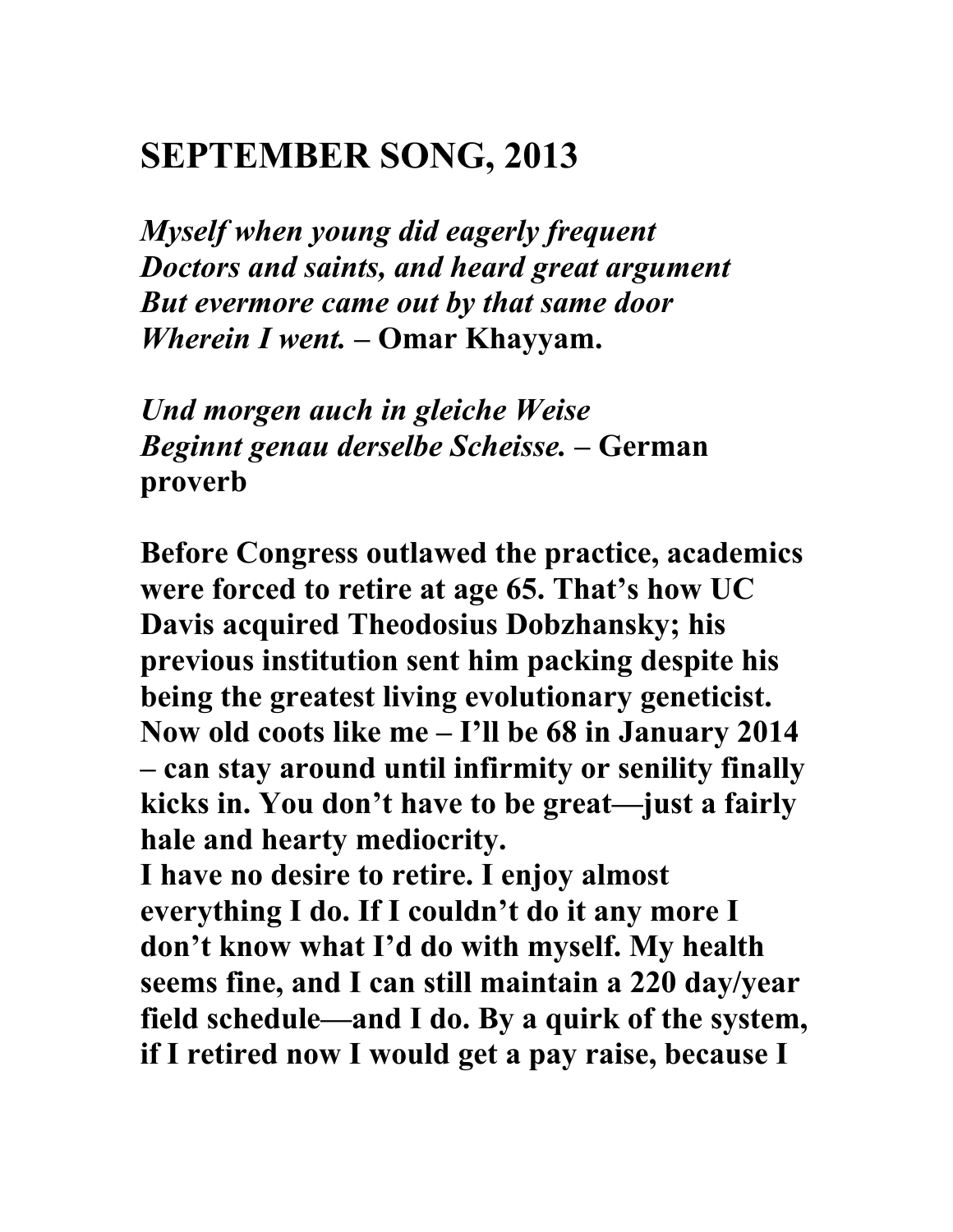**would no longer be contributing toward my retirement! (But who cares?) But I'm also cognizant of family medical history and my probable genetic legacy. For that reason I decided two years ago to accept no more doctoral students, lest I not be around to see their work to completion. My one remaining student, Heather Dwyer, will be my last. (I'm glad to serve on thesis committees of other people's students, though.)**

**If turning out at least one Ph.D. smarter and more creative than oneself is a valid justification for one's career, I have exceeded that criterion several times over. In 42 years at UC Davis I have mentored 17 Ph.D. and 15 Master's students to the degree. Among them I count a number better than me. And that's very satisfying. But, oh yes… It's that time of the year when I get seductive communications from exceedingly good prospective students, and it's very painful to have to say "no" to them. But let me fall back on the tradition of the great mathematician Paul Erdos and the "Erdos number."** 

**If you actually worked with Erdos your Erdos number is 1. If you worked with someone who worked with Erdos, it's 2…and so on.**

**Well, the option of newly generating a "Shapiro number" of 1 is now closed. But if you like what**